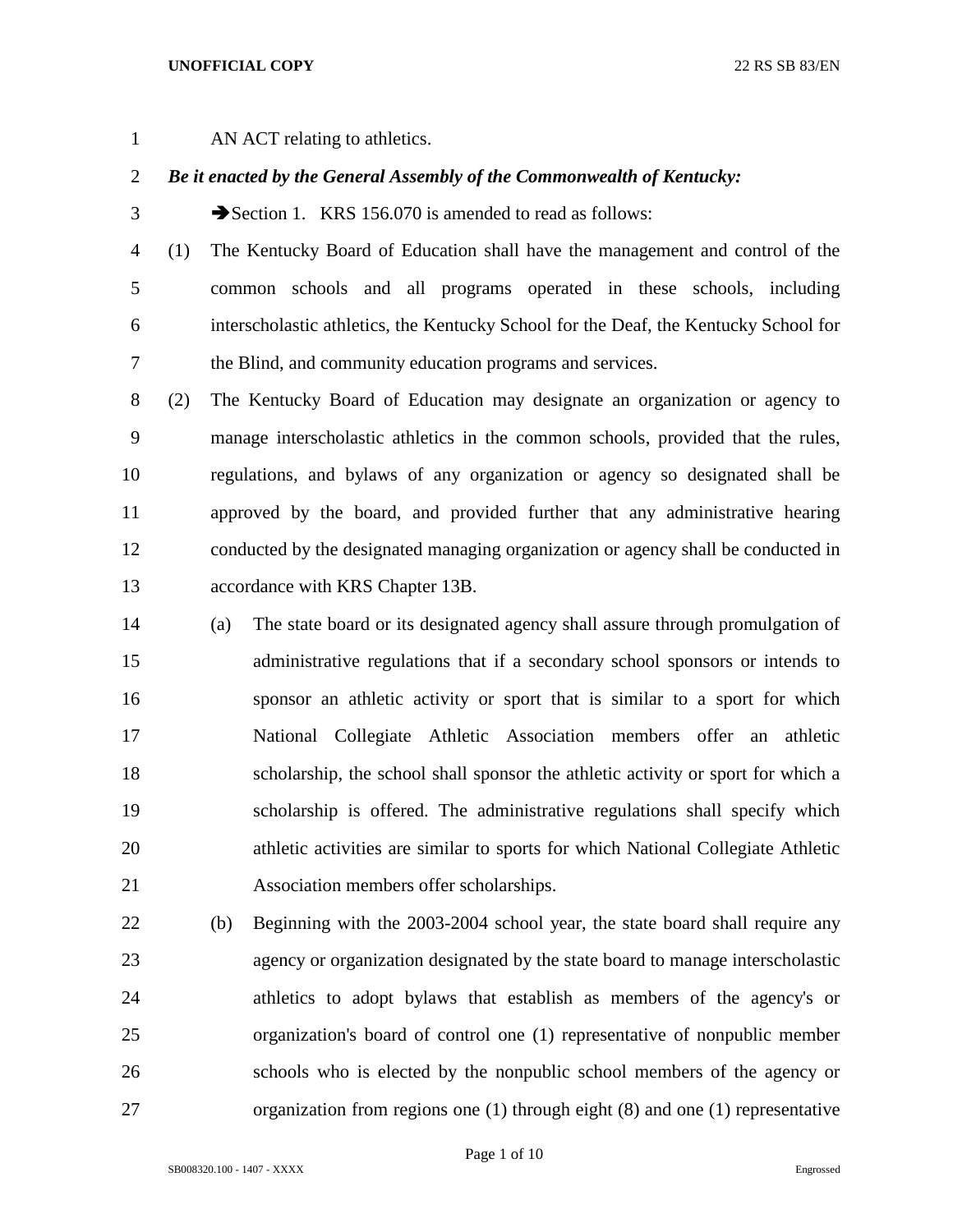of nonpublic member schools who is elected by the nonpublic member schools of the agency or organization from regions nine (9) through sixteen (16). The nonpublic school representatives on the board of control shall not be from classification A1 or D1 schools. Following initial election of these nonpublic school representatives to the agency's or organization's board of control, terms of the nonpublic school representatives shall be staggered so that only one (1) nonpublic school member is elected in each even-numbered year.

 (c) The state board or any agency designated by the state board to manage interscholastic athletics shall not promulgate rules, administrative regulations, or bylaws that prohibit pupils in grades seven (7) to eight (8) from participating in any high school sports except for high school varsity soccer and football, or from participating on more than one (1) school-sponsored team at the same time in the same sport. The Kentucky Board of Education, or an agency designated by the board to manage interscholastic athletics, may promulgate administrative regulations restricting, limiting, or prohibiting participation in high school varsity soccer and football for students who have not successfully completed the eighth grade.

 (d) 1. The state board or any agency designated by the state board to manage interscholastic athletics shall allow a member school's team or students to play against students of a non-member at-home private school, or a 22 team of students from non-member at-home private schools, if the non- member at-home private schools and students comply with this 24 subsection.

- 2. A non-member at-home private school's team and students shall comply with the rules for student athletes, including rules concerning:
- a. Age;

Page 2 of 10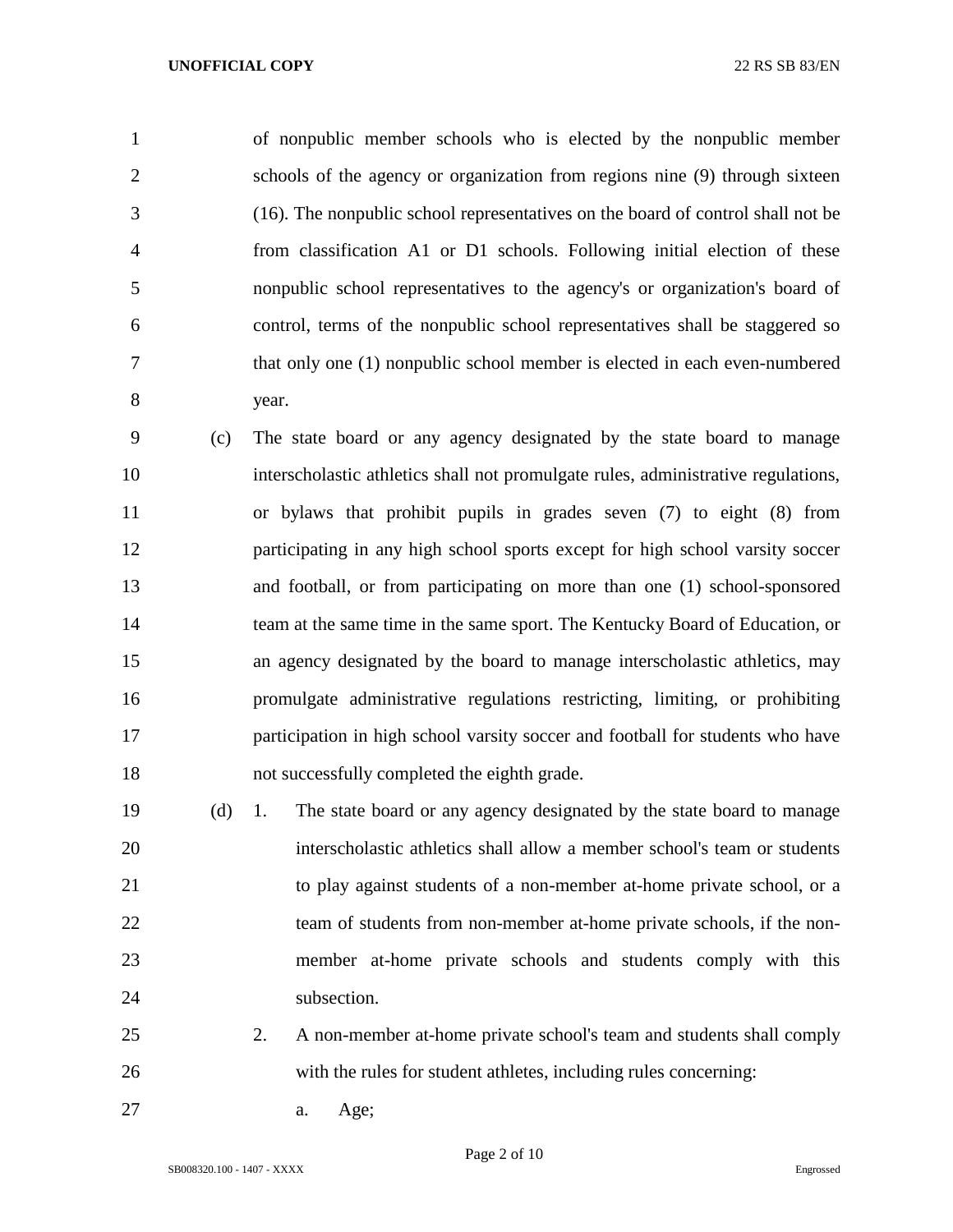| $\mathbf{1}$ |     | b.<br>School semesters;                                                         |
|--------------|-----|---------------------------------------------------------------------------------|
| 2            |     | Scholarships;<br>c.                                                             |
| 3            |     | Physical exams;<br>d.                                                           |
| 4            |     | Foreign student eligibility; and<br>e.                                          |
| 5            |     | f.<br>Amateurs.                                                                 |
| 6            |     | 3.<br>A coach of a non-member at-home private school's team shall comply        |
| 7            |     | with the rules concerning certification of member school coaches as             |
| 8            |     | required by the state board or any agency designated by the state board         |
| 9            |     | to manage interscholastic athletics.                                            |
| 10           |     | This subsection shall not allow a non-member at-home private school's<br>4.     |
| 11           |     | team to participate in a sanctioned:                                            |
| 12           |     | Conference;<br>a.                                                               |
| 13           |     | Conference tournament;<br>b.                                                    |
| 14           |     | District tournament;<br>$\mathbf{c}$ .                                          |
| 15           |     | Regional tournament; or<br>d.                                                   |
| 16           |     | State tournament or event.<br>e.                                                |
| 17           |     | 5.<br>This subsection does not allow eligibility for a recognition, award, or   |
| 18           |     | championship sponsored by the state board or any agency designated by           |
| 19           |     | the state board to manage interscholastic athletics.                            |
| 20           |     | A non-member at-home private school's team or students may<br>6.                |
| 21           |     | participate in interscholastic athletics permitted, offered, or sponsored by    |
| 22           |     | the state board or any agency designated by the state board to manage           |
| 23           |     | interscholastic athletics.                                                      |
| 24           | (e) | Every local board of education shall require an annual medical examination      |
| 25           |     | performed and signed by a physician, physician assistant, advanced practice     |
| 26           |     | registered nurse, or chiropractor, if performed within the professional's scope |
| 27           |     | of practice, for each student seeking eligibility to participate in any school  |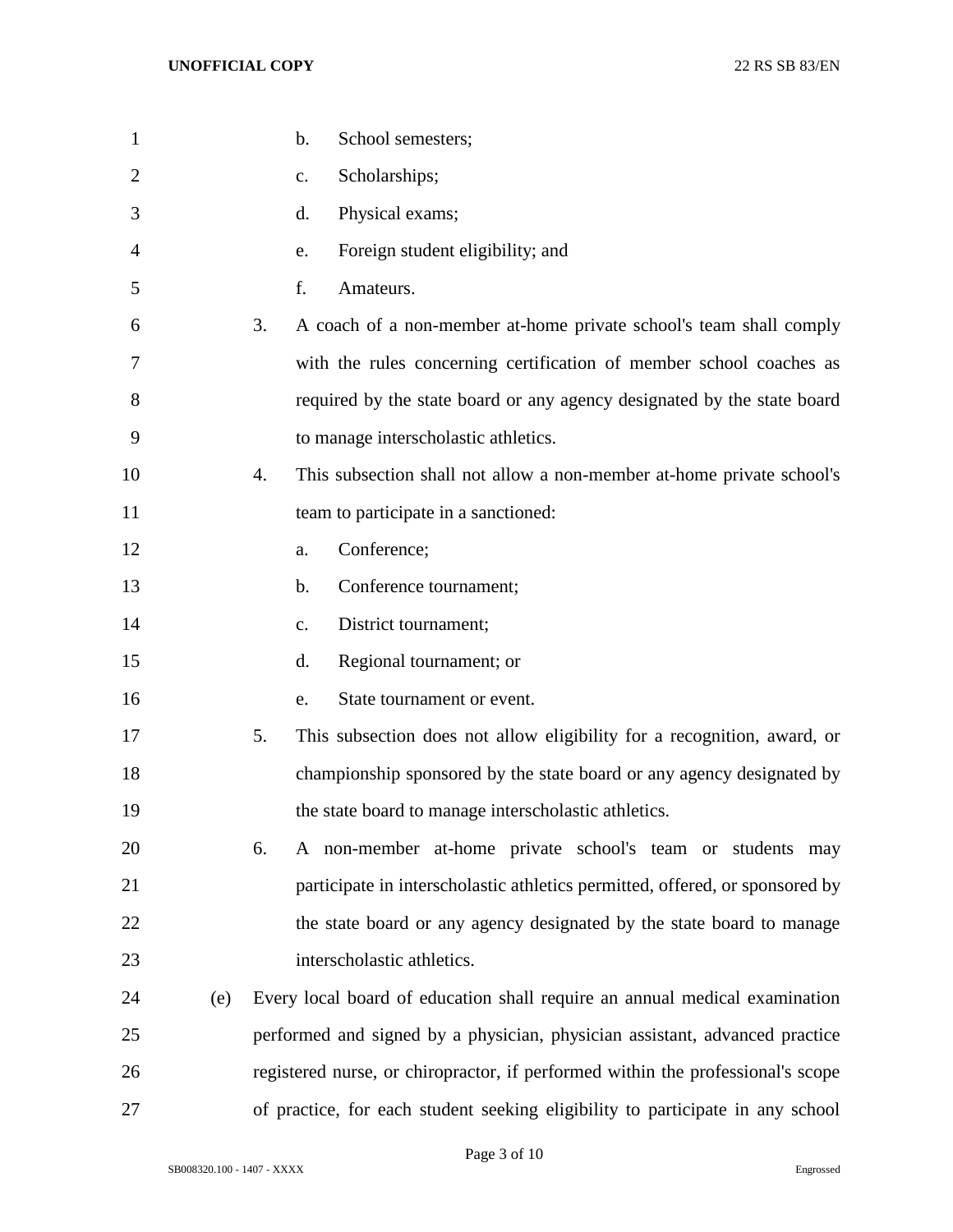| $\mathbf{1}$   |     | athletic activity or sport. The Kentucky Board of Education or any               |
|----------------|-----|----------------------------------------------------------------------------------|
| $\overline{2}$ |     | organization or agency designated by the state board to manage interscholastic   |
| 3              |     | athletics shall not promulgate administrative regulations or adopt any policies  |
| 4              |     | or bylaws that are contrary to the provisions of this paragraph.                 |
| 5              | (f) | Any student who turns nineteen (19) years of age prior to August 1 shall not     |
| 6              |     | be eligible for high school athletics in Kentucky. Any student who turns         |
| 7              |     | nineteen (19) years of age on or after August 1 shall remain eligible for that   |
| 8              |     | school year only. An exception to the provisions of this paragraph shall be      |
| 9              |     | made, and the student shall be eligible for high school athletics in Kentucky if |
| 10             |     | the student:                                                                     |
| 11             |     | Qualified for exceptional children services and had an individual<br>1.          |
| 12             |     | education program developed by an admissions and release committee               |
| 13             |     | (ARC) while the student was enrolled in the primary school program;              |
| 14             |     | 2.<br>Was retained in the primary school program because of an ARC               |
| 15             |     | committee recommendation; and                                                    |
| 16             |     | Has not completed four $(4)$ consecutive years or eight $(8)$ consecutive<br>3.  |
| 17             |     | semesters of eligibility following initial promotion from grade eight (8)        |
| 18             |     | to grade nine $(9)$ .                                                            |
| 19             | (g) | The state board or any agency designated by the state board to manage            |
| 20             |     | interscholastic athletics shall promulgate administrative regulations or         |
| 21             |     | bylaws that provide that:                                                        |
| 22             |     | A member school shall designate all athletic teams, activities, and<br>I.        |
| 23             |     | sports for students in grades six $(6)$ through twelve $(12)$ as one $(1)$ of    |
| 24             |     | the following categories:                                                        |
| 25             |     | $"Boys"$ ;<br>а.                                                                 |
| 26             |     | <u>"Coed"; or</u><br>$\bm{b}$ .                                                  |
| 27             |     | $"Girls"$ ;<br>$\mathcal{C}$ .                                                   |

Page 4 of 10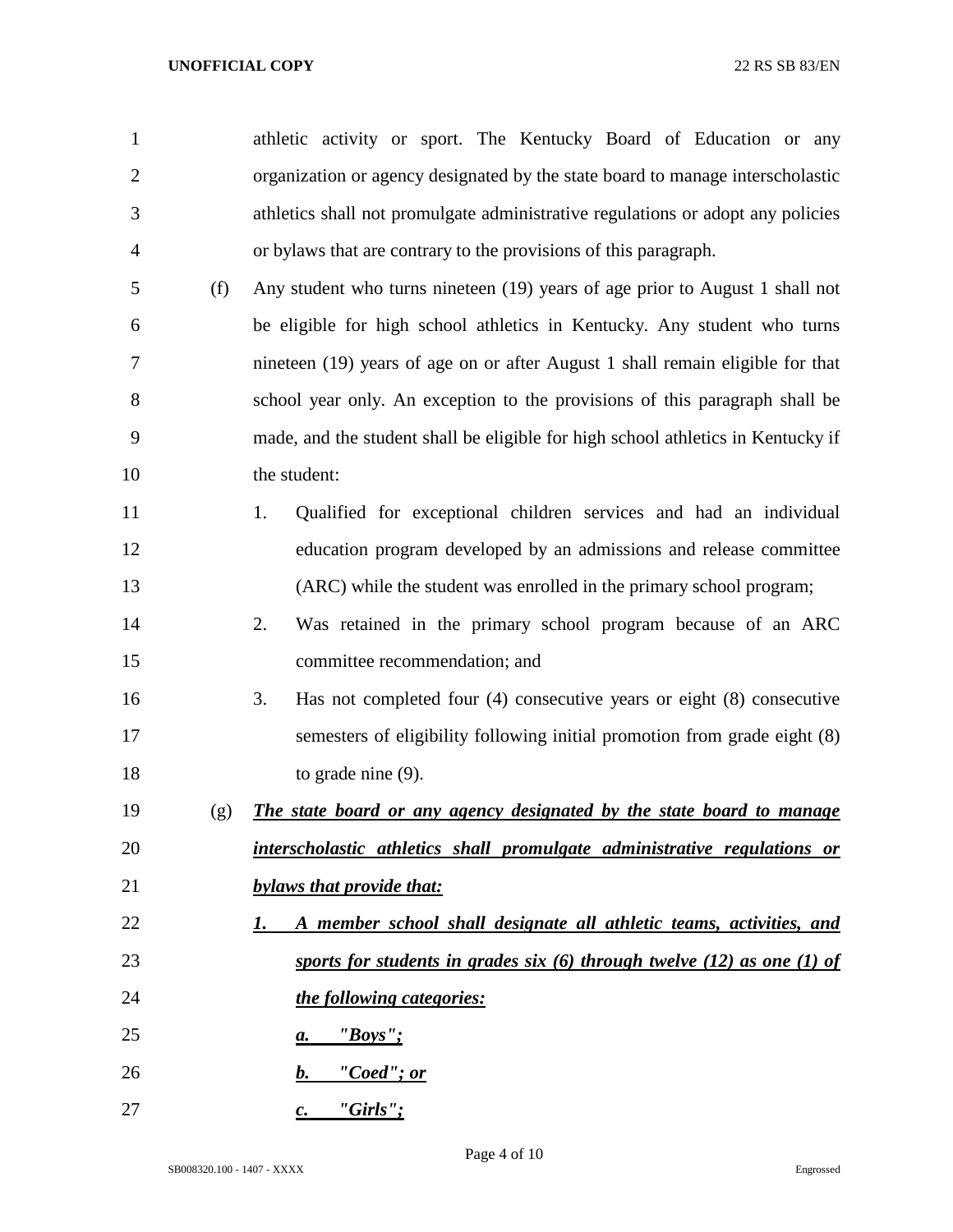| 1              |                        | <u>2.</u> | The sex of a student for the purpose of determining eligibility to           |
|----------------|------------------------|-----------|------------------------------------------------------------------------------|
| $\overline{2}$ |                        |           | <i>participate in an athletic activity or sport shall be determined by:</i>  |
| 3              |                        |           | A student's biological sex as indicated on the student's original,<br>a.     |
| 4              |                        |           | <u>unedited birth certificate issued at the time of birth; or</u>            |
| 5              |                        |           | An affidavit signed and sworn to by the physician, physician<br>b.           |
| 6              |                        |           | assistant, advanced practice registered nurse, or chiropractor               |
| 7              |                        |           | <u>that conducted the annual medical examination required by</u>             |
| 8              |                        |           | paragraph (e) of this subsection under penalty of perjury                    |
| 9              |                        |           | establishing the student's biological sex at the time of birth;              |
| 10             |                        | 3.        | An athletic activity or sport designated as "girls" for students in<br>а.    |
| 11             |                        |           | grades six (6) through twelve (12) shall not be open to members              |
| 12             |                        |           | of the male sex.                                                             |
| 13             |                        |           | <u>Nothing in this section shall be construed to restrict the</u><br>b.      |
| 14             |                        |           | eligibility of any student to participate in an athletic activity or         |
| 15             |                        |           | sport designated as "boys" or "coed"; and                                    |
| 16             |                        | 4.        | <u>Neither the state board, nor any agency designated by the state board</u> |
| 17             |                        |           | to manage interscholastic athletics, nor any school district, nor any        |
| 18             |                        |           | member school shall entertain a complaint, open an investigation, or         |
| 19             |                        |           | <u>take any other adverse action against a school for maintaining</u>        |
| 20             |                        |           | separate interscholastic or intramural athletic teams, activities, or        |
| 21             |                        |           | sports for students of the female sex.                                       |
| 22             | $\underline{(\bm{h})}$ | 1.        | The state board or any agency designated by the state board to manage        |
| 23             |                        |           | interscholastic athletics shall promulgate administrative regulations that   |
| 24             |                        |           | permit a school district to employ or assign nonteaching or noncertified     |
| 25             |                        |           | personnel or personnel without postsecondary education credit hours to       |
| 26             |                        |           | serve in a coaching position. The administrative regulations shall give      |
| 27             |                        |           | preference to the hiring or assignment of certified personnel in coaching    |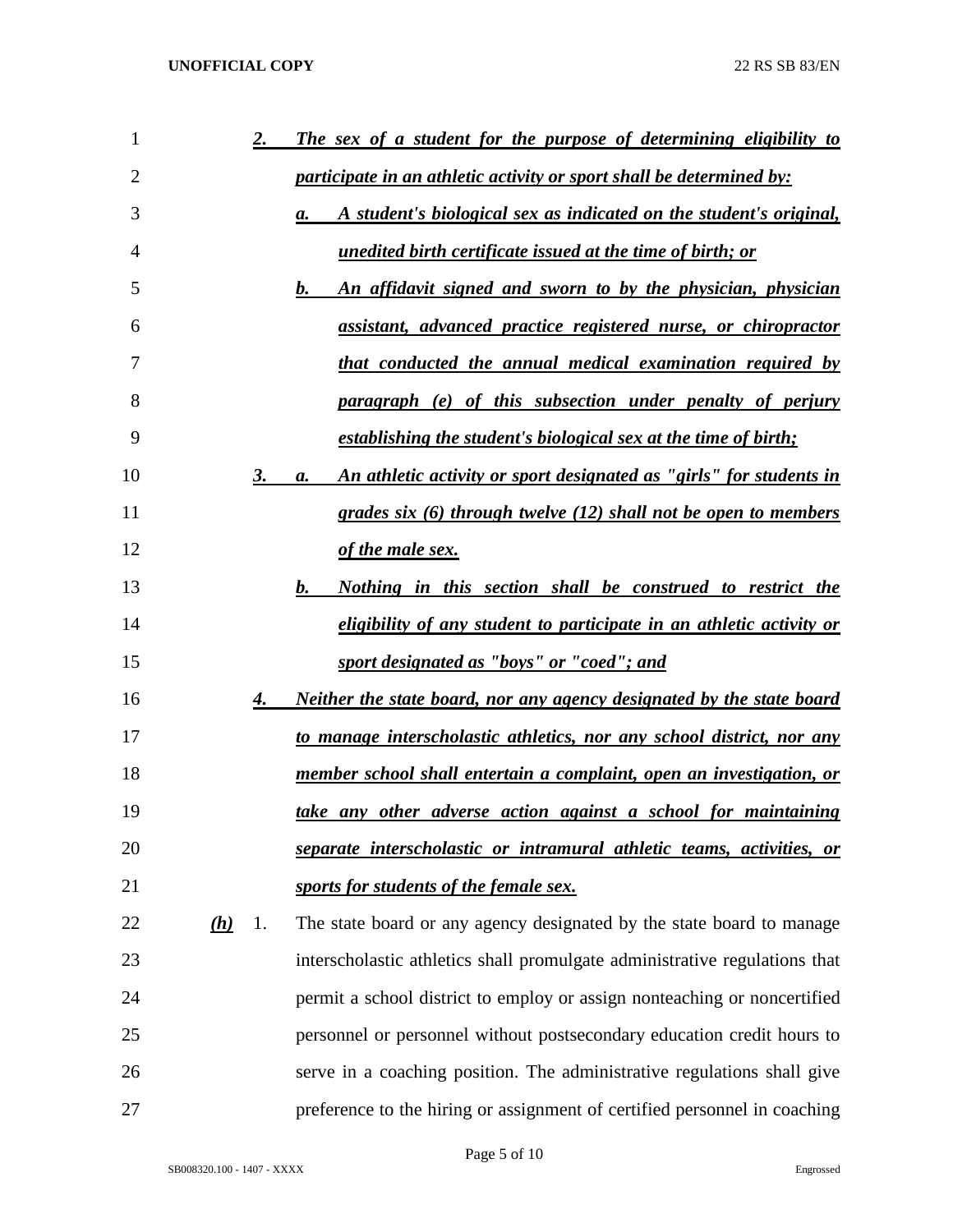| positions. |
|------------|
|            |

- 2. A person employed in a coaching position shall be a high school graduate and at least twenty-one (21) years of age and shall submit to a criminal background check in accordance with KRS 160.380.
- 3. The administrative regulations shall specify post-hire requirements for persons employed in coaching positions.
- 4. The regulations shall permit a predetermined number of hours of professional development training approved by the state board or its designated agency to be used in lieu of postsecondary education credit 10 hour requirements.
- 5. A local school board may specify post-hire requirements for personnel employed in coaching positions in addition to those specified in subparagraph 3. of this paragraph.
- *(i)*[(h)] Any student who transfers enrollment from a district of residence to a nonresident district under KRS 157.350(4)(b) shall be ineligible to participate in interscholastic athletics for one (1) calendar year from the date of the 17 transfer.
- (3) (a) The Kentucky Board of Education is hereby authorized to lease from the State Property and Buildings Commission, or others, whether public or private, any lands, buildings, structures, installations, and facilities suitable for use in establishing and furthering television and related facilities as an aid or supplement to classroom instruction, throughout the Commonwealth, and for incidental use in any other proper public functions. The lease may be for any initial term commencing with the date of the lease and ending with the next ensuing June 30, which is the close of the then-current fiscal biennium of the Commonwealth, with exclusive options in favor of the board to renew the same for successive ensuing bienniums, July 1 in each even year to June 30 in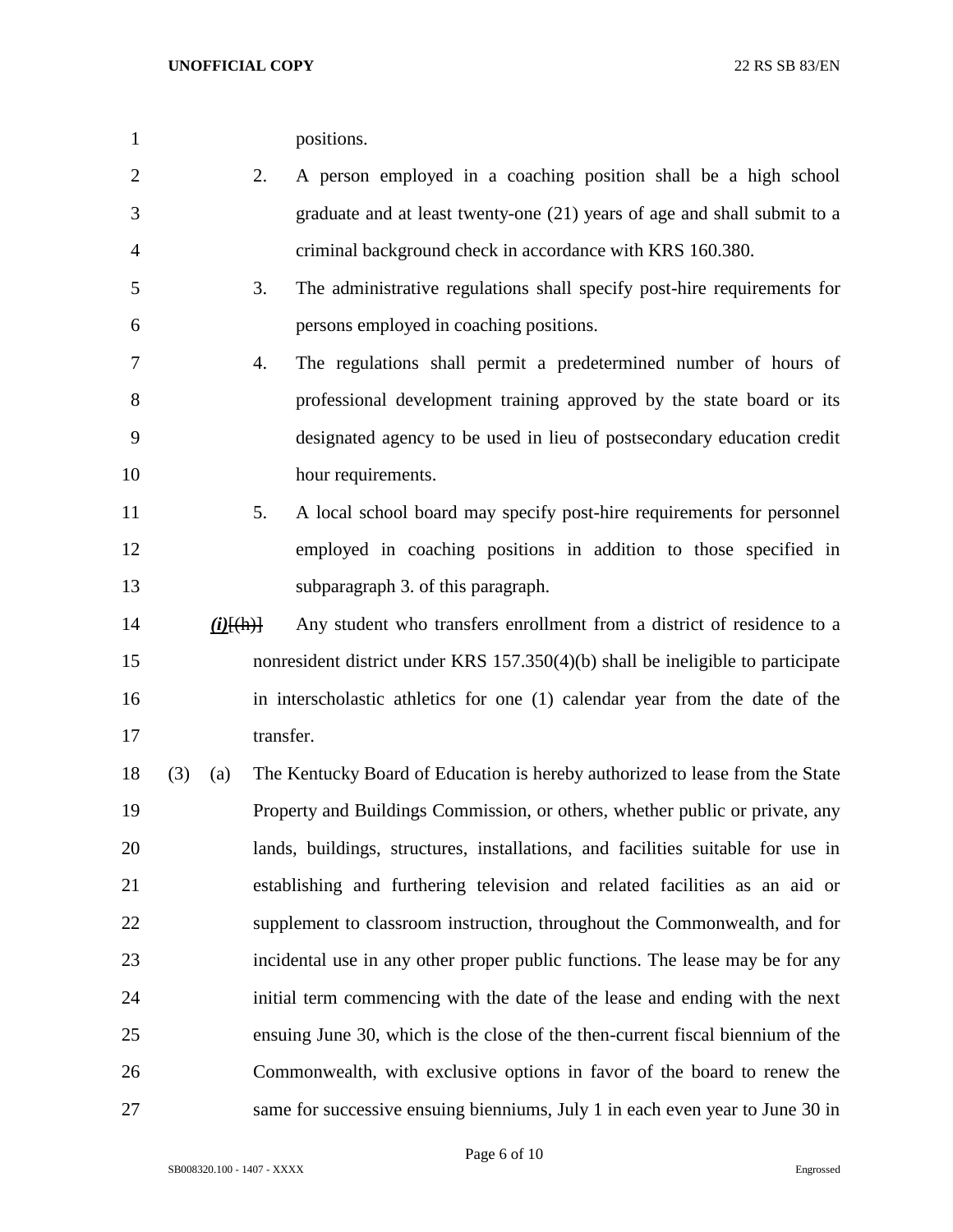the next ensuing even year; and the rentals may be fixed at the sums in each biennium, if renewed, sufficient to enable the State Property and Buildings Commission to pay therefrom the maturing principal of and interest on, and provide reserves for, any revenue bonds which the State Property and Buildings Commission may determine to be necessary and sufficient, in agreement with the board, to provide the cost of acquiring the television and related facilities, with appurtenances, and costs as may be incident to the issuance of the bonds.

 (b) Each option of the Kentucky Board of Education to renew the lease for a succeeding biennial term may be exercised at any time after the adjournment of the session of the General Assembly at which appropriations shall have 12 been made for the operation of the state government for such succeeding biennial term, by notifying the State Property and Buildings Commission in writing, signed by the chief state school officer, and delivered to the secretary of the Finance and Administration Cabinet as a member of the commission. The option shall be deemed automatically exercised, and the lease automatically renewed for the succeeding biennium, effective on the first day thereof, unless a written notice of the board's election not to renew shall have been delivered in the office of the secretary of the Finance and Administration Cabinet before the close of business on the last working day in April immediately preceding the beginning of the succeeding biennium.

 (c) The Kentucky Board of Education shall not itself operate leased television facilities, or undertake the preparation of the educational presentations or films to be transmitted thereby, but may enter into one (1) or more contracts to provide therefor, with any public agency and instrumentality of the Commonwealth having, or able to provide, a staff with proper technical qualifications, upon which agency and instrumentality the board, through the

Page 7 of 10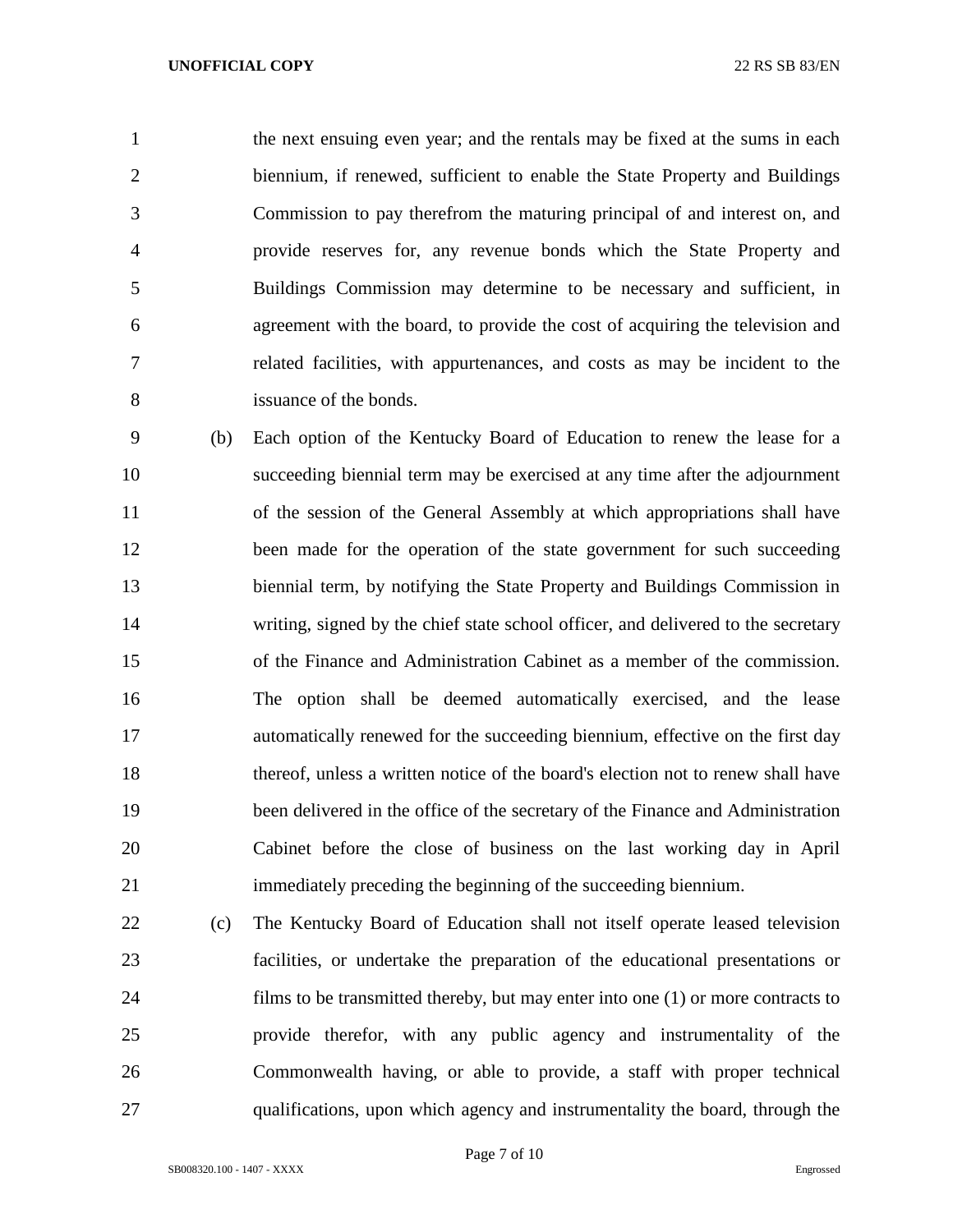chief state school officer and the Department of Education, is represented in such manner as to coordinate matters of curriculum with the curricula prescribed for the public schools of the Commonwealth. Any contract for the operation of the leased television or related facilities may permit limited and special uses of the television or related facilities for other programs in the public interest, subject to the reasonable terms and conditions as the board and the operating agency and instrumentality may agree upon; but any contract shall affirmatively forbid the use of the television or related facilities, at any time or in any manner, in the dissemination of political propaganda or in furtherance of the interest of any political party or candidate for public office, or for commercial advertising. No lease between the board and the State Property and Buildings Commission shall bind the board to pay rentals for more than one (1) fiscal biennium at a time, subject to the aforesaid renewal options. The board may receive and may apply to rental payments under any lease and to the cost of providing for the operation of the television or related facilities not only appropriations which may be made to it from state funds, from time to time, but also contributions, gifts, matching funds, devises, and bequests from any source, whether federal or state, and whether public or private, so long as the same are not conditioned upon any improper use of the television or related facilities in a manner inconsistent with the provisions of 21 this subsection.

 (4) The state board may, on the recommendation and with the advice of the chief state school officer, prescribe, print, publish, and distribute at public expense such administrative regulations, courses of study, curriculums, bulletins, programs, outlines, reports, and placards as each deems necessary for the efficient management, control, and operation of the schools and programs under its jurisdiction. All administrative regulations published or distributed by the board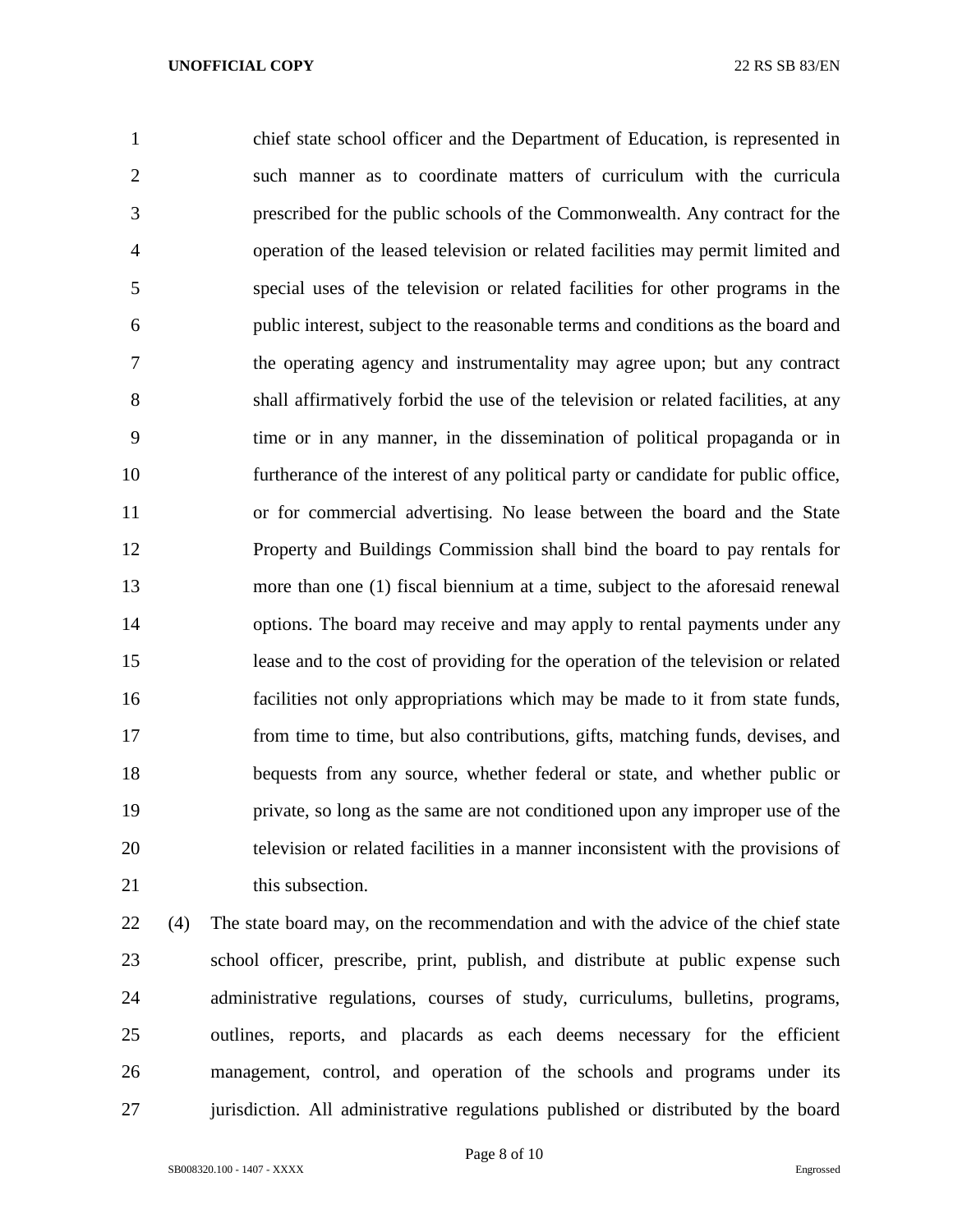| $\mathbf{1}$   | shall be enclosed in a booklet or binder on which the words "informational copy"            |
|----------------|---------------------------------------------------------------------------------------------|
| $\overline{2}$ | shall be clearly stamped or printed.                                                        |
| 3              | (5)<br>Upon the recommendation of the chief state school officer or his or her designee,    |
| 4              | the state board shall establish policy or act on all matters relating to programs,          |
| 5              | services, publications, capital construction and facility renovation, equipment,            |
| 6              | litigation, contracts, budgets, and all other matters which are the administrative          |
| 7              | responsibility of the Department of Education.                                              |
| 8              | SECTION 2. A NEW SECTION OF KRS CHAPTER 164 IS CREATED TO                                   |
| 9              | <b>READ AS FOLLOWS:</b>                                                                     |
| 10             | A public postsecondary education institution or private postsecondary<br>(I)<br>(a)         |
| 11             | education institution that is a member of a national intercollegiate athletic               |
| 12             | association shall designate all intercollegiate and intramural athletic teams,              |
| 13             | activities, sports, and events that are sponsored or authorized by the                      |
| 14             | <i>institution as one (1) of the following categories:</i>                                  |
| 15             | "Mens";<br>1.                                                                               |
| 16             | "Coed"; or<br>2.                                                                            |
| 17             | "Womens."<br>3.                                                                             |
| 18             | A public postsecondary education institution or private postsecondary<br>(b)<br>1.          |
| 19             | education institution that is a member of a national intercollegiate                        |
| 20             | athletic association shall prohibit a member of the male sex from                           |
| 21             | competing in any intercollegiate or intramural athletic team, activity,                     |
| 22             | sport, or event designated as "womens."                                                     |
| 23             | Nothing in this section shall be construed to restrict the eligibility of<br>2.             |
| 24             | any student to participate in an athletic activity or sport designated as                   |
| 25             | "mens" or "coed."                                                                           |
| 26             | The sex of a student for the purpose of determining eligibility to participate in an<br>(2) |
| 27             | athletic activity or sport or to use an athletic facility designated for the exclusive      |